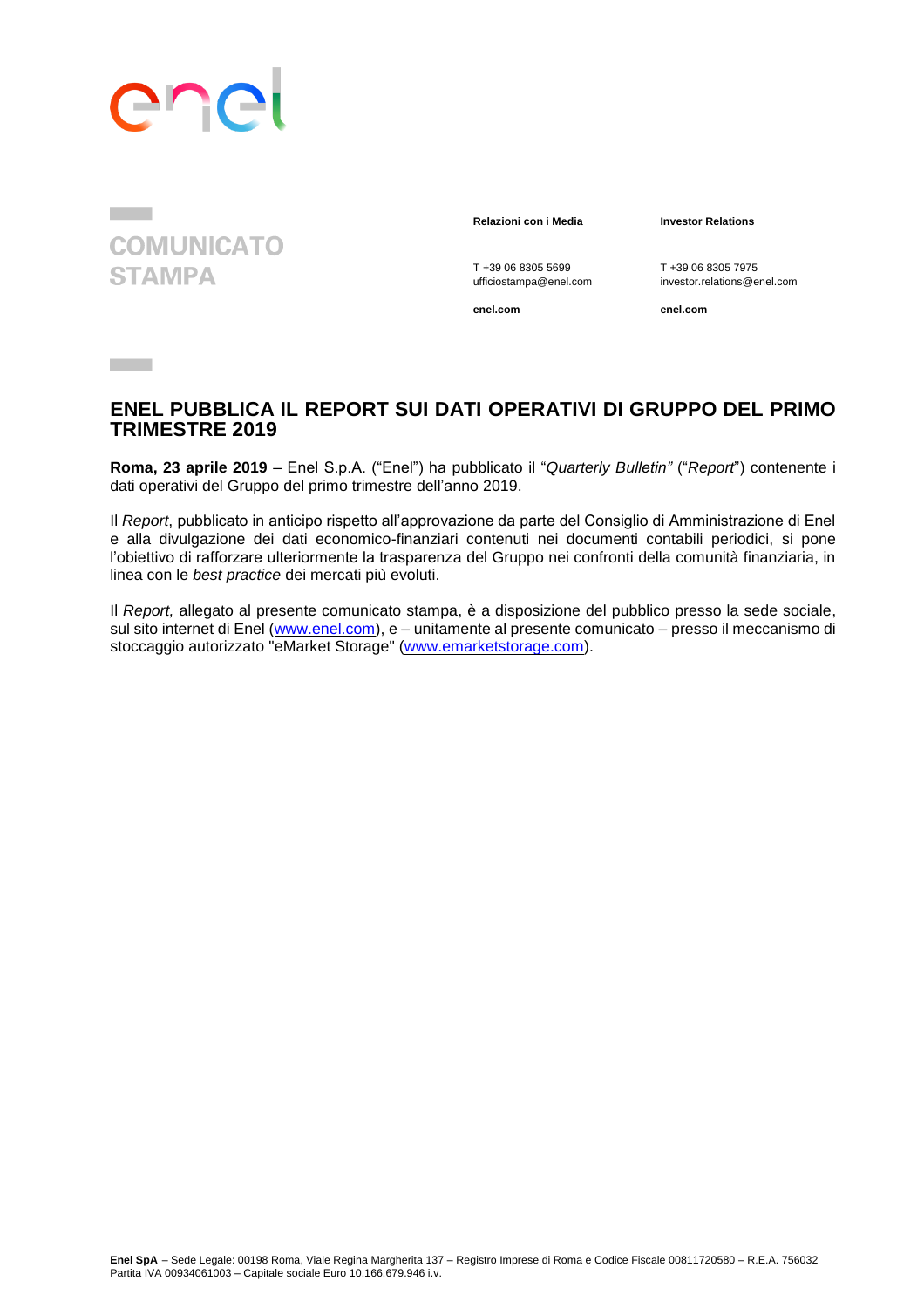# enel

Quarterly Bulletin 1Q 2019

Investor Relations Team investor.relations@enel.com +39 06 8305 7975

www.enel.com/investors Website











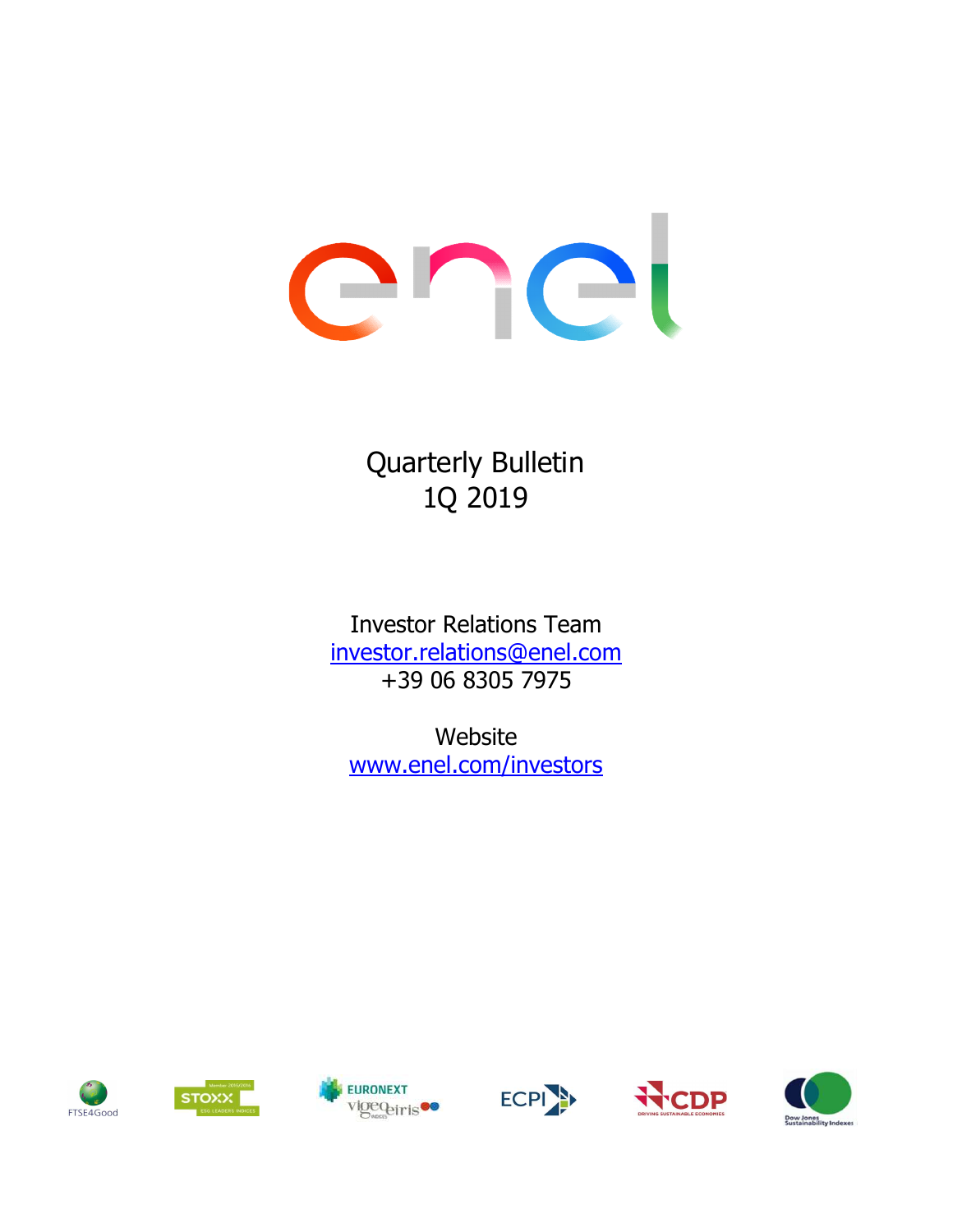| <b>Index</b>                           |             |
|----------------------------------------|-------------|
| 1. Group Summary                       | enei        |
| 2. Group Net Installed Capacity        | (iii)<br>CN |
| 3. Group Net Production                | Ŵ           |
| 4. Group Infrastructure & Networks     |             |
| 5. Retail                              | Wii         |
| 6. Italian Energy Market               | enei        |
| 7. Main Financial & Market performance | enei        |
| 8. Disclaimer                          |             |











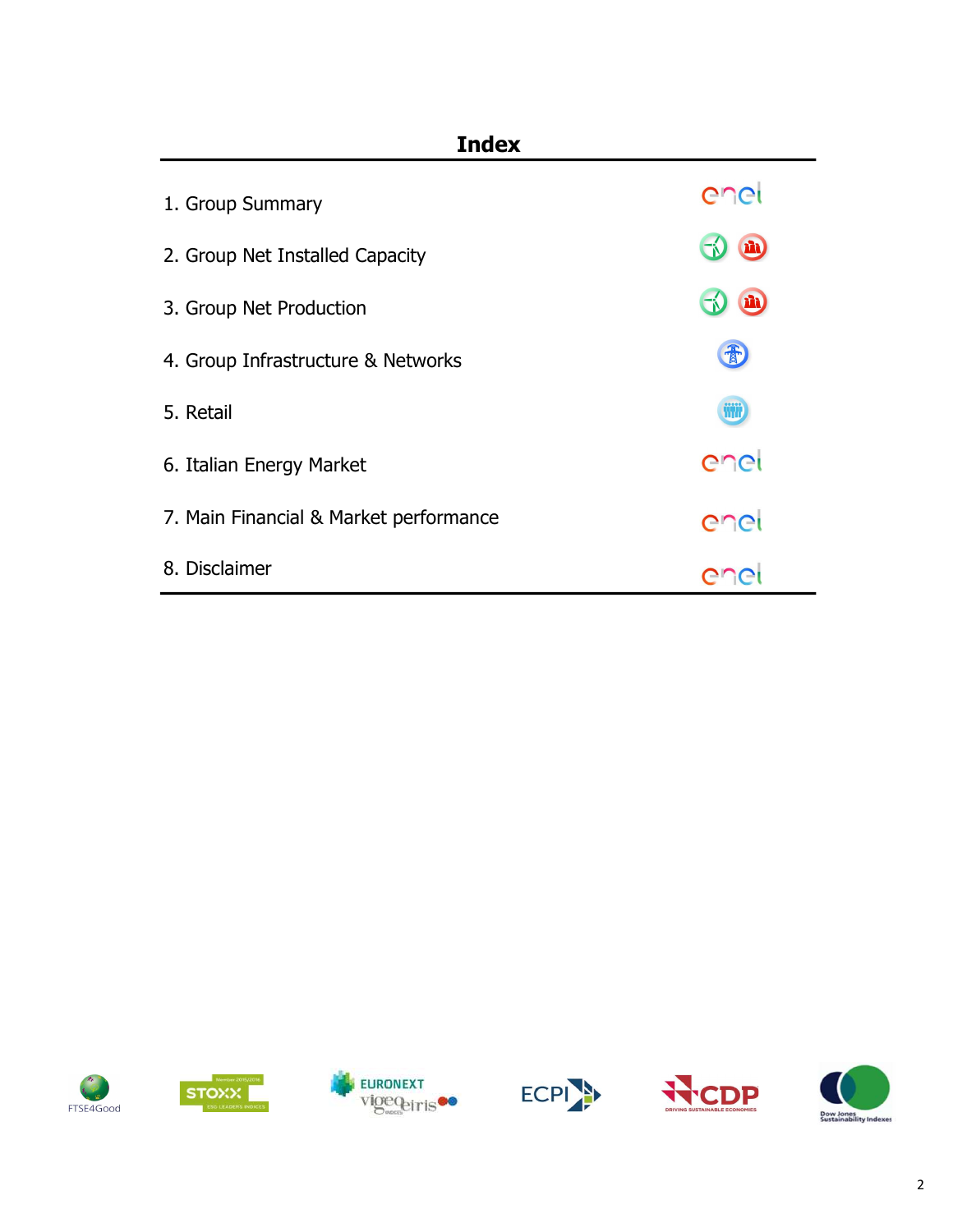



3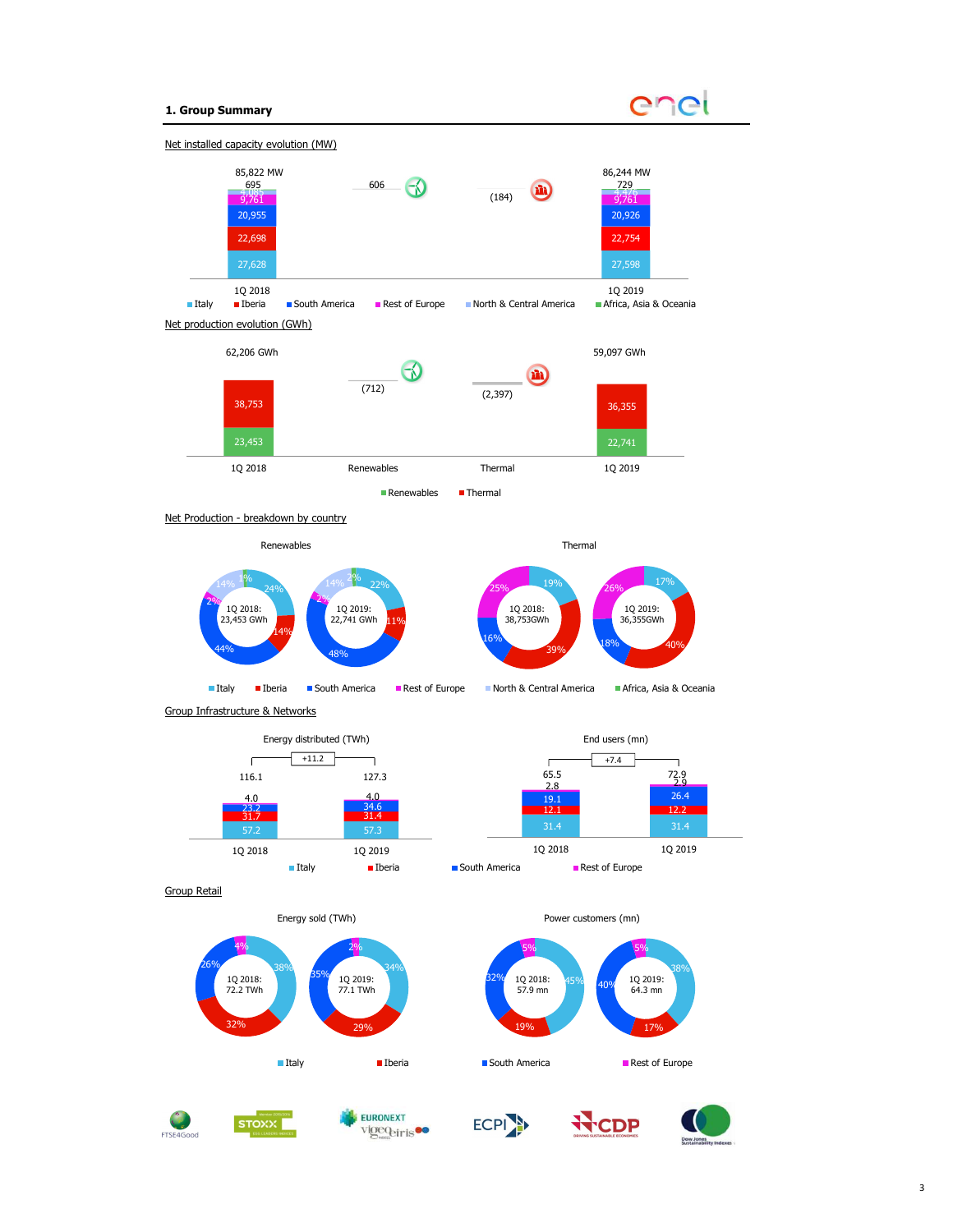### 2. Group Net Installed Capacity $^1$

### enet

|                                                                                                                                             |           |          |           |          |          | 2019 Added     |
|---------------------------------------------------------------------------------------------------------------------------------------------|-----------|----------|-----------|----------|----------|----------------|
|                                                                                                                                             | 1Q 2019   |          |           | 1Q 2018  | ∆ уоу    | capacity       |
| Group                                                                                                                                       | <b>MW</b> | % Weight | <b>MW</b> | % Weight | Д уоу    | <b>MW</b>      |
|                                                                                                                                             |           |          |           |          |          |                |
| Hydro                                                                                                                                       | 27,855    | 32.3%    | 27,791    | 32.4%    | 0.2%     | 10             |
| Wind                                                                                                                                        | 8,740     | 10.1%    | 7,735     | 9.0%     | 13.0%    | 550            |
| Solar & Others                                                                                                                              | 2,392     | 2.8%     | 2,929     | 3.4%     | $-18.3%$ | 63             |
| Geothermal                                                                                                                                  | 876       | 1.0%     | 802       | 0.9%     | 9.1%     | 72             |
| <b>Total Renewables</b>                                                                                                                     |           | 46.2%    |           |          | 1.5%     | 695            |
|                                                                                                                                             | 39,863    |          | 39,257    | 45.7%    |          |                |
| Nuke                                                                                                                                        | 3,318     | 3.8%     | 3,318     | 3.9%     | 0.0%     |                |
| Coal                                                                                                                                        | 15,828    | 18.4%    | 15,965    | 18.6%    | $-0.9%$  |                |
| <b>CCGT</b>                                                                                                                                 | 14,991    | 17.4%    | 15,028    | 17.5%    | $-0.2%$  | 35             |
| Oil & Gas                                                                                                                                   | 12,245    | 14.2%    | 12,255    | 14.3%    | $-0.1%$  |                |
| m                                                                                                                                           |           |          |           |          |          |                |
| <b>Total Thermal</b>                                                                                                                        | 46,381    | 53.8%    | 46,566    | 54.3%    | $-0.4%$  | 35             |
| <b>Total Enel Group</b>                                                                                                                     | 86,244    | 100%     | 85,822    | 100%     | 0.5%     | 730            |
|                                                                                                                                             |           |          |           |          |          |                |
| <b>Italy</b>                                                                                                                                | <b>MW</b> | % Weight | <b>MW</b> | % Weight | Δ yoy    | <b>MW</b>      |
| Hydro                                                                                                                                       | 12,419    | 45.0%    | 12,401    | 44.9%    | 0.1%     | 8.0            |
| Wind                                                                                                                                        | 772       | 2.8%     | 772       | 2.8%     | 0.0%     |                |
|                                                                                                                                             |           |          |           |          |          |                |
| Solar & Others                                                                                                                              | 30        | 0.1%     | 80        | 0.3%     | $-62.2%$ |                |
| Geothermal                                                                                                                                  | 763       | 2.8%     | 761       | 2.8%     | 0.2%     | 0.6            |
| <b>Total Renewables</b>                                                                                                                     | 13,984    | 50.7%    | 14,015    | 50.7%    | $-0.2%$  | 8.6            |
| Coal                                                                                                                                        | 6,340     | 23.0%    | 6,340     | 22.9%    | 0.0%     |                |
| <b>CCGT</b>                                                                                                                                 | 4,535     | 16.4%    | 4,535     | 16.4%    | 0.0%     |                |
| Oil & Gas                                                                                                                                   |           | 9.9%     | 2,739     | 9.9%     | 0.0%     |                |
|                                                                                                                                             | 2,739     |          |           |          |          |                |
| <b>Total Thermal</b>                                                                                                                        | 13,613    | 49.3%    | 13,613    | 49.3%    | $0.0\%$  |                |
| <b>Total</b>                                                                                                                                | 27,598    | 100%     | 27,628    | 100%     | $-0.1%$  | 8.6            |
|                                                                                                                                             |           |          |           |          |          |                |
| <b>Iberia</b>                                                                                                                               | <b>MW</b> | % Weight | <b>MW</b> | % Weight | Д уоу    | <b>MW</b>      |
| Hydro                                                                                                                                       | 4,763     | 20.9%    | 4,758     | 21.0%    | 0.1%     | $\overline{2}$ |
| Wind                                                                                                                                        | 1,750     | 7.7%     | 1,618     | 7.1%     | 8.1%     |                |
| Solar & Others                                                                                                                              | 14        | 0.1%     | 14        | 0.1%     | $-0.1%$  |                |
| <b>Total Renewables</b>                                                                                                                     | 6,527     | 28.7%    | 6,390     | 28.2%    | 2.1%     | 2              |
|                                                                                                                                             |           |          |           |          |          |                |
| Nuke                                                                                                                                        | 3,318     | 14.6%    | 3,318     | 14.6%    | 0.0%     |                |
| Coal                                                                                                                                        | 5,052     | 22.2%    | 5,168     | 22.8%    | $-2.2%$  |                |
| <b>CCGT</b>                                                                                                                                 | 5,480     | 24.1%    | 5,445     | 24.0%    | 0.6%     | 35             |
| Oil & Gas                                                                                                                                   | 2,377     | 10.4%    | 2,377     | 10.5%    | 0.0%     |                |
|                                                                                                                                             |           |          |           |          |          |                |
| <b>Total Thermal</b>                                                                                                                        |           |          |           |          |          |                |
|                                                                                                                                             | 16,227    | 71.3%    | 16,307    | 71.8%    | $-0.5%$  | 35             |
| <b>Total</b>                                                                                                                                | 22,754    | 100%     | 22,698    | 100%     | 0.2%     | 37             |
|                                                                                                                                             |           |          |           |          |          |                |
| <b>South America</b>                                                                                                                        | <b>MW</b> | % Weight | <b>MW</b> | % Weight | ∆ уоу    | <b>MW</b>      |
| Hydro                                                                                                                                       | 10,031    | 47.9%    | 9,990     | 47.7%    | 0.4%     |                |
| Wind                                                                                                                                        | 1,616     | 7.7%     | 1,666     | 8.0%     | $-3.0%$  |                |
| Solar & Others                                                                                                                              | 1,575     | 7.5%     | 1,491     | 7.1%     | 5.6%     |                |
| Geothermal                                                                                                                                  | 41        | 0.2%     | 41        | 0.2%     | 0.0%     |                |
| <b>Total Renewables</b>                                                                                                                     |           |          |           |          |          |                |
|                                                                                                                                             | 13,263    | 63.4%    | 13,188    | 62.9%    | 0.6%     |                |
| Coal                                                                                                                                        | 813       | 3.9%     | 835       | 4.0%     | $-2.6%$  |                |
| <b>CCGT</b>                                                                                                                                 | 4,168     | 19.9%    | 4,240     | 20.2%    | $-1.7%$  |                |
| Oil & Gas                                                                                                                                   | 2,682     | 12.8%    | 2,692     | 12.8%    | $-0.4%$  |                |
| <b>Total Thermal</b>                                                                                                                        | 7,663     | 36.6%    | 7,767     | 37.1%    | $-1.3%$  |                |
| <b>Total</b>                                                                                                                                | 20,926    | 100.0%   | 20,955    | 100%     | $-0.1%$  |                |
|                                                                                                                                             |           |          |           |          |          |                |
| <b>Rest of Europe</b>                                                                                                                       | <b>MW</b> | % Weight | <b>MW</b> | % Weight | ∆ уоу    | <b>MW</b>      |
| Hydro                                                                                                                                       | 19        | 0.2%     | 19        | 0.2%     | 0.0%     |                |
|                                                                                                                                             |           |          |           |          |          |                |
| Wind                                                                                                                                        | 741       | 7.6%     | 741       | 7.6%     | 0.0%     |                |
| Solar & Others                                                                                                                              | 123       | 1.3%     | 123       | 1.3%     | 0.0%     |                |
| Total Renewables                                                                                                                            | 883       | 9.0%     | 883       | $9.0\%$  | $0.0\%$  |                |
| Coal                                                                                                                                        | 3,623     | 37.1%    | 3,623     | 37.1%    | 0.0%     |                |
| CCGT                                                                                                                                        | 809       | 8.3%     | 809       | 8.3%     | 0.0%     |                |
| Oil & Gas                                                                                                                                   | 4,447     | 45.6%    | 4,447     | 45.6%    | 0.0%     |                |
| <b>Total Thermal</b>                                                                                                                        | 8,878     |          |           |          | $0.0\%$  |                |
|                                                                                                                                             |           | 91.0%    | 8,878     | 91.0%    |          |                |
| <b>Total</b>                                                                                                                                | 9,761     | 100%     | 9,761     | 100%     | 0.0%     |                |
|                                                                                                                                             |           |          |           |          |          |                |
| <b>North &amp; Central America</b>                                                                                                          | <b>MW</b> | % Weight | <b>MW</b> | % Weight | A yoy    | <b>MW</b>      |
| Hvdro                                                                                                                                       | 623       | 13.9%    | 623       | 15.2%    | 0.0%     |                |
| Wind                                                                                                                                        | 3,490     | 78.0%    | 2,566     | 62.8%    | 36.0%    | 550            |
| Solar & Others                                                                                                                              | 292       | 6.5%     | 896       | 21.9%    | $-67.4%$ | 29             |
| Geothermal                                                                                                                                  | 72        | 1.6%     |           | 0.0%     | n.m.     | 72             |
| <b>Total</b>                                                                                                                                | 4,476     | 100%     | 4,085     | 100%     | 9.6%     | 650            |
|                                                                                                                                             |           |          |           |          |          |                |
|                                                                                                                                             |           |          |           |          |          |                |
| Africa, Asia & Oceania                                                                                                                      | <b>MW</b> | % Weight | <b>MW</b> | % Weight | A yoy    | <b>MW</b>      |
| Wind                                                                                                                                        | 371       | 50.9%    | 371       | 53.4%    | 0.0%     |                |
| Solar & Others                                                                                                                              | 357       | 49.1%    | 323       | 46.6%    | 10.5%    | 34             |
| <b>Total</b><br>1. Consolidated perimeter excluding managed capacity under IV in North America. Italy, Australia and Mexico equal to around | 729       | 100%     | 695       | 100%     | 4.9%     | 34             |

1. Consolidated perimeter excluding managed capacity under JV in North America, Italy, Australia and Mexico equal to around 3.7 GW.









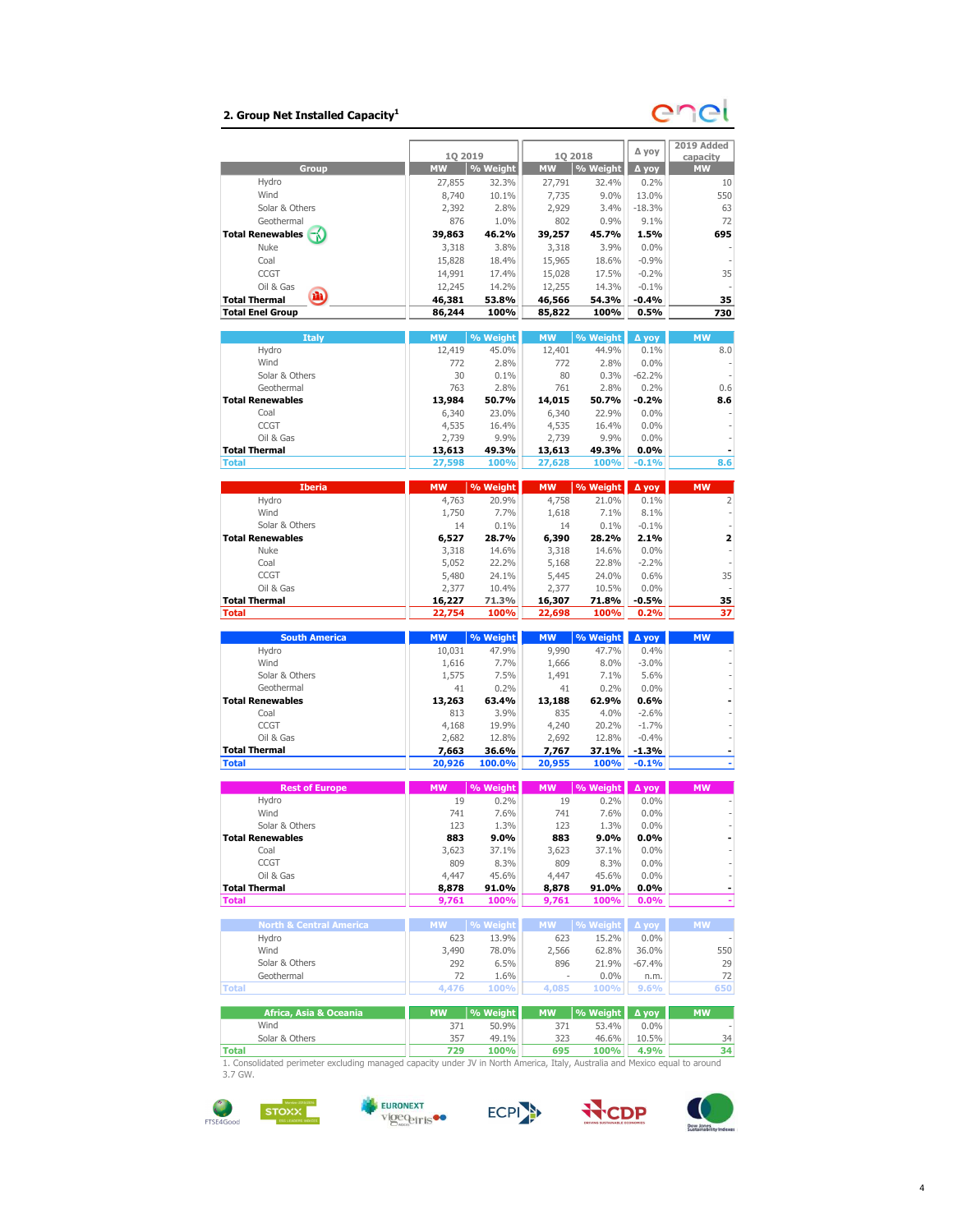### 3. Group Net Production

### enel

|                                                                                                                  | 1Q 2019          |                 |                  | 1Q 2018         | ∆ уоу                | 1Q 2019          |
|------------------------------------------------------------------------------------------------------------------|------------------|-----------------|------------------|-----------------|----------------------|------------------|
| Group                                                                                                            | <b>GWh</b>       | % Weight        | <b>GWh</b>       | % Weight        | Д уоу                | GWh              |
| Hydro                                                                                                            | 13,912           | 23.5%           | 15,132           | 24.3%           | $-8.1%$              | 13,912           |
| Wind                                                                                                             | 6,275            | 10.6%           | 5,762            | 9.3%            | 8.9%                 | 6,275            |
| Solar & Others                                                                                                   | 1,056            | 1.8%            | 1,083            | 1.7%            | $-2.5%$              | 1,056            |
| Geothermal                                                                                                       | 1,498            | 2.5%            | 1,476            | 2.4%            | 1.4%                 | 1,498            |
| <b>Total Renewables</b>                                                                                          | 22,741           | 38.5%           | 23,453           | 37.7%           | $-3.0%$              | 22,741           |
| Nuke                                                                                                             | 7,084            | 12.0%           | 6,650            | 10.7%           | 6.5%                 | 7,084            |
| Coal                                                                                                             | 13,535           | 22.9%           | 16,221           | 26.1%           | $-16.6%$             | 13,535           |
| <b>CCGT</b>                                                                                                      | 10,399           | 17.6%           | 9,667            | 15.5%           | 7.6%                 | 10,399           |
| Oil & Gas<br>m                                                                                                   | 5,338            | 9.0%            | 6,215            | 10.0%           | $-14.1%$             | 5,338            |
| <b>Total Thermal</b><br><b>Total Enel Group</b>                                                                  | 36,355<br>59,097 | 61.5%<br>100%   | 38,753<br>62,206 | 62.3%<br>100%   | $-6.2%$<br>$-5.0%$   | 36,355<br>59,097 |
|                                                                                                                  |                  |                 |                  |                 |                      |                  |
| <b>Italy</b>                                                                                                     | GWh              | % Weight        | <b>GWh</b>       | % Weight        | ∆ уоу                | GWh              |
| Hydro                                                                                                            | 3,037            | 27.7%           | 3,783            | 28.9%           | $-19.7%$             | 3,037            |
| Wind                                                                                                             | 442              | 4.0%            | 464              | 3.5%            | $-4.8%$              | 442              |
| Solar & Others                                                                                                   | 14               | 0.1%            | 35               | 0.3%            | $-60.2%$             | 14               |
| Geothermal                                                                                                       | 1,405            | 12.8%           | 1,421            | 10.8%           | $-1.1%$              | 1,405            |
| <b>Total Renewables</b>                                                                                          | 4,897            | 44.7%           | 5,703            | 43.5%           | $-14.1%$             | 4,897            |
| Coal                                                                                                             | 3,812            | 34.8%           | 5,583            | 42.6%           | $-31.7%$             | 3,812            |
| <b>CCGT</b>                                                                                                      | 2,166            | 19.7%           | 1,705            | 13.0%           | 27.0%                | 2,166            |
| Oil & Gas                                                                                                        | 92               | 0.8%            | 117              | 0.9%            | $-21.5%$             | 92               |
| <b>Total Thermal</b><br><b>Total</b>                                                                             | 6,069<br>10,966  | 55.3%<br>100%   | 7,405<br>13,108  | 56.5%<br>100%   | $-18.0%$<br>$-16.3%$ | 6,069<br>10,966  |
|                                                                                                                  |                  |                 |                  |                 |                      |                  |
| <b>Iberia</b>                                                                                                    | <b>GWh</b>       | % Weight        | <b>GWh</b>       | % Weight        | Д уоу                | <b>GWh</b>       |
| Hydro                                                                                                            | 1,483            | 8.7%            | 2,047            | 11.1%           | $-27.6%$             | 1,483            |
| Wind                                                                                                             | 1,108            | 6.5%            | 1,170            | 6.3%            | $-5.3%$              | 1,108            |
| Solar & Others                                                                                                   | 6                | 0.0%            | $\overline{4}$   | 0.0%            | 25.7%                | 6                |
| <b>Total Renewables</b>                                                                                          | 2,596            | 15.2%           | 3,221            | 17.4%           | $-19.4%$             | 2,596            |
| Nuke                                                                                                             | 7,084            | 41.6%           | 6,650            | 35.9%           | 6.5%                 | 7,084            |
| Coal                                                                                                             | 4,059            | 23.8%           | 5,273            | 28.5%           | $-23.0%$             | 4,059            |
| CCGT                                                                                                             | 1,843            | 10.8%           | 1,724            | 9.3%            | 6.9%                 | 1,843            |
| Oil & Gas<br><b>Total Thermal</b>                                                                                | 1,449<br>14,436  | 8.5%            | 1,645<br>15,291  | 8.9%            | $-11.9%$             | 1,449            |
| <b>Total</b>                                                                                                     | 17,032           | 84.8%<br>100%   | 18,512           | 82.6%<br>100.0% | -5.6%<br>$-8.0%$     | 14,436<br>17,032 |
|                                                                                                                  |                  |                 |                  |                 |                      |                  |
|                                                                                                                  |                  |                 |                  |                 |                      |                  |
| <b>South America</b>                                                                                             | GWh              | % Weight        | <b>GWh</b>       | % Weight        | ∆ уоу                | <b>GWh</b>       |
| Hydro                                                                                                            | 8,878            | 50.6%           | 8,465            | 51.0%           | 4.9%                 | 8,878            |
| Wind                                                                                                             | 1,311            | 7.5%            | 1,019            | 6.1%            | 28.6%                | 1,311            |
| Solar & Others                                                                                                   | 776              | 4.4%            | 690              | 4.2%            | 12.5%                | 776              |
| Geothermal                                                                                                       | 54               | 0.3%            | 55               | 0.3%            | $-2.3%$              | 54               |
| <b>Total Renewables</b>                                                                                          | 11,020           | 62.8%           | 10,229           | 61.6%           | 7.7%                 | 11,020           |
| Coal                                                                                                             | 1,147            | 6.5%            | 843              | 5.1%            | 36.1%                | 1,147            |
| <b>CCGT</b>                                                                                                      | 4,842            | 27.6%           | 4,625            | 27.8%           | 4.7%                 | 4,842            |
| Oil & Gas                                                                                                        | 550              | 3.1%            | 914              | 5.5%            | $-39.9%$             | 550              |
| <b>Total Thermal</b><br><b>Total</b>                                                                             | 6,539            | 37.2%<br>100.0% | 6,382            | 38.4%<br>100.0% | 2.5%                 | 6,539            |
|                                                                                                                  | 17,559           |                 | 16,612           |                 | 5.7%                 | 17,559           |
| Rest of Europe <sup>1</sup>                                                                                      | <b>GWh</b>       | % Weight        | GWh              | % Weight        | ∆ уоу                | GWh              |
| Hydro                                                                                                            | 19               | 0.2%            | 19               | 0.2%            | $-3%$                | 19               |
| Wind                                                                                                             | 518              | 5.2%            | 527              | 5.1%            | $-2%$                | 518              |
| Solar & Others                                                                                                   | 31               | 0.3%            | 27               | 0.3%            | 12%                  | 31               |
| <b>Total Renewables</b>                                                                                          | 568              | 5.7%            | 574              | 5.6%            | $-1\%$               | 568              |
| Coal                                                                                                             | 4,516            | 45.7%           | 4,522            | 44.1%           | $0\%$                | 4,516            |
| <b>CCGT</b>                                                                                                      | 1,547            | 15.7%           | 1,613            | 15.7%           | $-4%$                | 1,547            |
| Oil & Gas                                                                                                        | 3,247            | 32.9%           | 3,539            | 34.5%           | $-8%$                | 3,247            |
| <b>Total Thermal</b><br><b>Total</b>                                                                             | 9,311<br>9,879   | 94.3%<br>100%   | 9,673<br>10,247  | 94.4%<br>100%   | -4%<br>-4%           | 9,311<br>9,879   |
|                                                                                                                  |                  |                 |                  |                 |                      |                  |
| North & Central America <sup>2</sup>                                                                             | GWh <sub>a</sub> | % Weight        | <b>GWh</b>       | % Weight        | $\Delta$ yoy         | <b>GWh</b>       |
| Hydro                                                                                                            | 495              | 15.0%           | 818              | 24%             | $-39%$               | 495              |
| Wind                                                                                                             | 2,695            | 81.7%           | 2,400            | 71%             | 12%                  | 2,695            |
| Solar & Others                                                                                                   | 68               | 2.1%            | 169              | 5%              | $-60%$               | 68               |
| Geothermal                                                                                                       | 39               | 1.2%            |                  | 0%              | n.m.                 | 39               |
| <b>Total</b>                                                                                                     | 3,297            | 100%            | 3,387            | 100%            | $-3%$                | 3,297            |
| Africa, Asia & Oceania <sup>3</sup>                                                                              | <b>GWh</b>       | % Weight        | <b>GWh</b>       | % Weight        | ∆ уоу                | <b>GWh</b>       |
| Wind                                                                                                             | 201              | 55.4%           | 182              | 54%             | 10%                  | 201              |
| Solar & Others                                                                                                   | 162              | 44.6%           | 157              | 46%             | 3%                   | 162              |
| <b>Total</b>                                                                                                     | 363              | 100%            | 340              | 100%            | 7%                   | 363              |
| 1. Includes Romania, Russia, Greece, Bulgaria<br>2. Includes Mexico, Panama, USA, Canada, Guatemala, Costa Rica. |                  |                 |                  |                 |                      |                  |









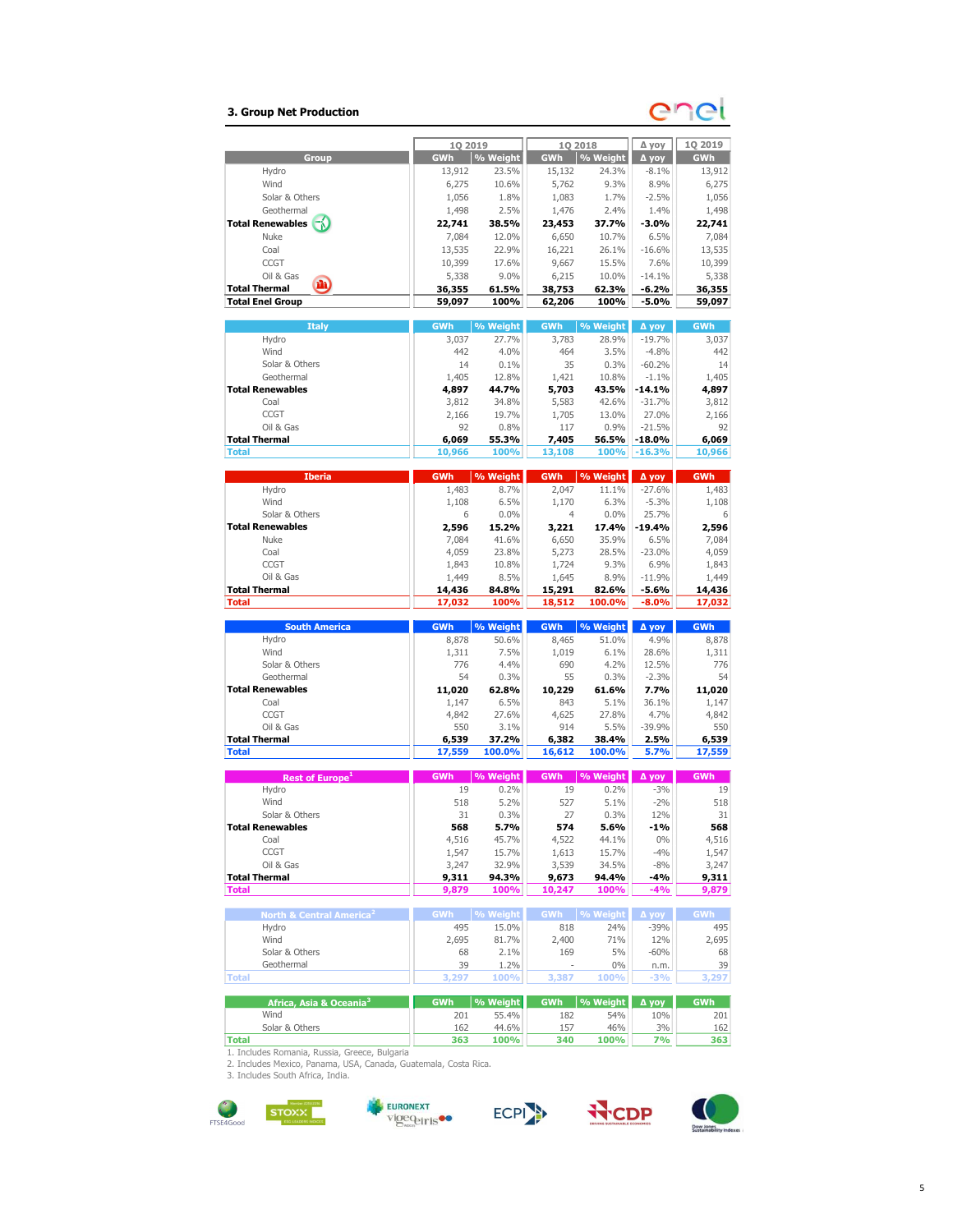### 4. Group Infrastructure & Networks



| Electricity distributed (TWh) 10 2019 |       | $102018$ $\Delta$ vov |         | End users <sup>1</sup> (mn) |      | 10 2019 10 2018 | Δγογ    |
|---------------------------------------|-------|-----------------------|---------|-----------------------------|------|-----------------|---------|
| Italy                                 | 57.3  | 57.2                  | 0.1%    | Italy                       | 31.4 | 31.4            | $0.0\%$ |
| Iberia                                | 31.4  | 31.7                  | $-0.9%$ | Iberia                      | 12.2 | 12.1            | 0.7%    |
| South America                         | 34.6  | 23.2                  | 49.2%   | South America               | 26.4 | 19.1            | 38.3%   |
| Rest of Europe                        | 4.0   | 4.0                   | 0.5%    | Rest of Europe              | 2.9  | 2.8             | 1.3%    |
| <b>Total</b>                          | 127.3 | 116.1                 | 9.7%    | <b>Total</b>                | 72.9 | 65.5            | 11.4%   |

### South America 26.4 19.1 38.3% Rest of Europe 2.9 2.8 1.3%<br> **1.1.4% Rotal**

1.End Users represent the number of distribution delivery points at the end of the period.

#### 5. Retail **Will**

| Energy sold (TWh) <sup>2</sup> | 10 2019 | 10 2018 | <b>Ayoy</b> | Power customers <sup>3</sup> (mn) $ $ 1Q 2019 $ $ 1Q 2018 $ $ |      |      | <b>Дуоу</b> |
|--------------------------------|---------|---------|-------------|---------------------------------------------------------------|------|------|-------------|
| Italy                          | 26.1    | 27.2    | $-3.9%$     | Italy                                                         | 24.7 | 25.9 | $-4.4%$     |
| Regulated                      | 10.0    | 11.0    | $-9.3%$     | Regulated                                                     | 15.9 | 17.8 | $-11.0%$    |
| Free Market                    | 16.1    | 16.1    | $-0.2%$     | Free Market                                                   | 8.8  | 8.0  | 10.3%       |
| Iberia                         | 22.2    | 23.5    | $-5.2%$     | Iberia                                                        | 10.7 | 10.8 | $-0.6%$     |
| South America                  | 26.8    | 18.8    | 42.5%       | South America                                                 | 25.8 | 18.3 | 41.1%       |
| Rest of Europe                 | 1.9     | 2.8     | $-31.8%$    | Rest of Europe                                                | 3.0  | 2.9  | 5.0%        |
| <b>Total</b>                   | 77.1    | 72.2    | 6.7%        | <b>Total</b>                                                  | 64.3 | 57.9 | 11.2%       |

| Gas sold (bmc) | 10 2019 | 10 2018 | <b>Avov</b> | <b>Gas customers (mn)</b> |      | 10 2019   10 2018 | <b>Avov</b> |
|----------------|---------|---------|-------------|---------------------------|------|-------------------|-------------|
| Italy          | 2.2     | 2.2     | $-1.0\%$    | Italy                     | 4.2  | 4.1               | 0.3%        |
| Iberia         | 1.8     | 1.9     | $-7.1%$     | Iberia                    | 1.6  | 1.6               | 2.6%        |
| Romania        | 0.01    | 0.02    | -57.6%      | Romania                   | 0.05 | 0.03              | 72.4%       |
| <b>Total</b>   | 4.0     | 4.1     | $-4.1%$     | <b>Total</b>              | 5.8  | 5.7               | 1.3%        |

2. Net of energy losses.

### 6. Italian Energy Market

### Italy energy balance

| <b>GWh</b>                  | Jan-Feb<br>2019 | Jan-Feb<br>2018 | Д уоу    |             |      |
|-----------------------------|-----------------|-----------------|----------|-------------|------|
| Hydro                       | 5,385           | 5,332           | 1.0%     |             |      |
| Thermo                      | 34,039          | 32,743          | 4.0%     | 54.3        |      |
| - Biomass                   | 2,873           | 2,921           | $-1.6%$  |             | 67.7 |
| Geothermal                  | 935             | 939             | $-0.4%$  |             |      |
| Wind                        | 4,659           | 3,682           | 26.5%    |             |      |
| PV                          | 2,726           | 2,081           | 31.0%    | 49.0        |      |
| <b>Total net production</b> | 47,744          | 44,777          | 6.6%     |             |      |
| Import                      | 7,491           | 9,510           | $-21.2%$ |             |      |
| Export                      | 853             | 526             | 62.2%    | Jan         |      |
| <b>Net import</b>           | 6,638           | 8,984           | $-26.1%$ | 2018        |      |
| <b>Pumped storage</b>       | 431             | 415             | 3.9%     |             |      |
| <b>Electricity demand</b>   | 53,951          | 53,346          | 1.1%     |             |      |
| Source: TERNA               |                 |                 |          | Source: GME |      |

| Power customers <sup>3</sup> (mn) | 10 2019 | 10 2018 | <b>Ayoy</b> |
|-----------------------------------|---------|---------|-------------|
| Italy                             | 24.7    | 25.9    | $-4.4%$     |
| Regulated                         | 15.9    | 17.8    | $-11.0%$    |
| Free Market                       | 8.8     | 8.0     | 10.3%       |
| Iberia                            | 10.7    | 10.8    | $-0.6%$     |
| South America                     | 25.8    | 18.3    | 41.1%       |
| Rest of Europe                    | 3.0     | 2.9     | $5.0\%$     |
| <b>Total</b>                      | 64.3    | 57.9    | 11.2%       |
|                                   |         |         |             |

| <b>Gas customers (mn)</b> | $102019$ 10 2018 |      | Δγογ  |
|---------------------------|------------------|------|-------|
| Italy                     | 4.2              | 4.1  | 0.3%  |
| Iberia                    | 1.6              | 1.6  | 2.6%  |
| Romania                   | 0.05             | 0.03 | 72.4% |
| <b>Total</b>              | 5.8              | 5.7  | 1.3%  |

3. Power Customers represent clients with active contracts with Enel.



Pool price (€/MWh)